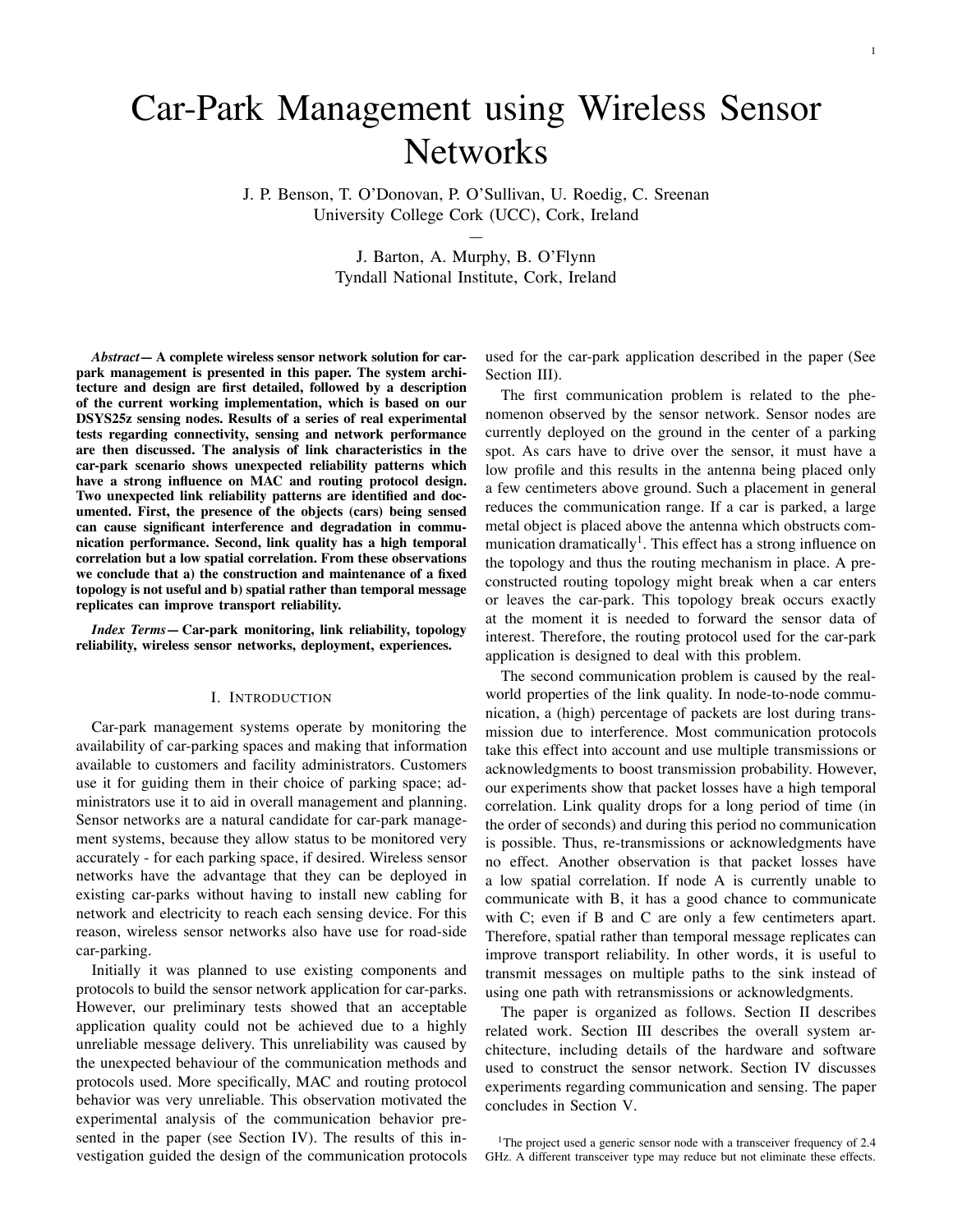# II. RELATED WORK

Most indoor car-parks employ a simple barrier system to track the number of vehicles currently occupying spaces, typically conveying this information to drivers via exterior signs mounted at the entrance and on nearby streets. Car-parks in which the occupancy of individual spaces is monitored are much less common, and there are very few product offerings, with the most prominent being Siemens SiPark[1]. In SiPark a device is mounted on the ceiling above each parking space. This uses an ultrasound sensor for detecting the presence or absence of a vehicle. These devices are connected using a busstyle network to distribute power and transmit sensing reports.

In our system we employ wireless nodes because the benefits of a wireless solution are (a) significantly lower installation costs, especially for existing car-parks, and (b) additional use for on-street parking. There are several start-up companies that are actively working in this space, e.g. ParkingCarma [2], Streetline Networks [3], and vehicleSense [4], but details of their technology are not available and thus it is not clear how they have addressed the important practical issues we raise in this paper. Using wireless sensor nodes for car-parking was also the subject of a project at the University of California at Berkeley [5] and more recently at EPFL Switzerland [6]. In designing a system for car-park management one encounters a wide range of research problems, most of which are receiving considerable attention in the research literature. For example issues of energy efficiency, topology control and routing, and medium access control, to mention but a few. Our contribution in this paper is not to present novel algorithmic solutions to such problems, but rather to identify the practical deployment issues we encountered in and the pragmatic solutions that we devised. This real-world experience is a valuable contribution to the networking research community and to others involved in the commercialisation of wireless sensor networks. There are a small number of papers that have specifically addressed issues related to cars and wireless sensor networks. In [7], Piorkowski and Grossglauser present an algorithm for tracking the movement of nodes in situations where the nodes are constrained, such as on a road. In [8], Miura et al describe results of a simulation where reports from wireless sensor nodes are passed from car-to-car in order to achieve scalable dissemination of information regarding parking spaces. There are of course many publications in the related area of intervehicle communication and, to a lesser extent, communication between vehicles and electronic roadside infrastructure.

#### III. SYSTEM ARCHITECTURE

The overall architecture was guided by the principle of tiered functionality, with the lowest level comprising the sensing functionality, a middle tier dealing with data forwarding, and the upper tier handling data storage, processing and client interfaces. The architecture is depicted in Fig. 1 and mimics the actual physical topology used in our current deployment. This section gives an overview of the system, which will be detailed later in the paper.

The DSYS25z [11], [9] sensing nodes run Tiny OS Version 1.1.7, together with custom medium access control (MAC)



Fig. 1. System Architecture

and routing protocols, and a driver for the magnetic sensor. The application-layer software is responsible for reading from the sensor at a regular programmed period and forwarding the reading to a neighbour for multi-hop delivery to a *base station* (currently a PC). A Java-based server interacts with a *serial-forwarder* program to acquire and process the data. First, it determines the originating node, then it processes the new reading as follows: If the reading indicates a change in the current value for that node, then the server records the time at which the new packet was received and if it receives several successive updates indicating the same change in status then it accepts and records the change. The idea is to avoid reacting to transient changes, due, for example, to vehicles driving over a vacant parking space.

# *A. Server and Client Software*

The server is a Fedora Core 3 Linux PC running Apache Tomcat 5 and MySQL. The main application updates the MySQL database as it receives fresh reports from the network. The user interface to the web application can be any Javaenabled web browser. The web application shows a map of the car-park and which parking spaces are vacant or occupied. The interface allows different categories of users, including that of administrator. It is possible to configure several aspects of the system, for example, new sensor nodes can be added, existing sensor nodes in parking spaces can be moved to a different parking space by dragging and dropping, and the reporting interval of the system can be changed. A user can also generate reports which can show the occupancy status of the car-park for a period of hours, days or months. The web application was implemented using *Java Server Faces* and HTML. The map which appears on the client browser is a Java applet. The Java build tool *ant* was used to manage the web application and to compile and install it as a web application in the Tomcat server.

# *B. Sensor Hardware*

The DSYS25 hardware platform is an ATMega128L microcontroller based Lego-like 25mm x 25mm stackable system.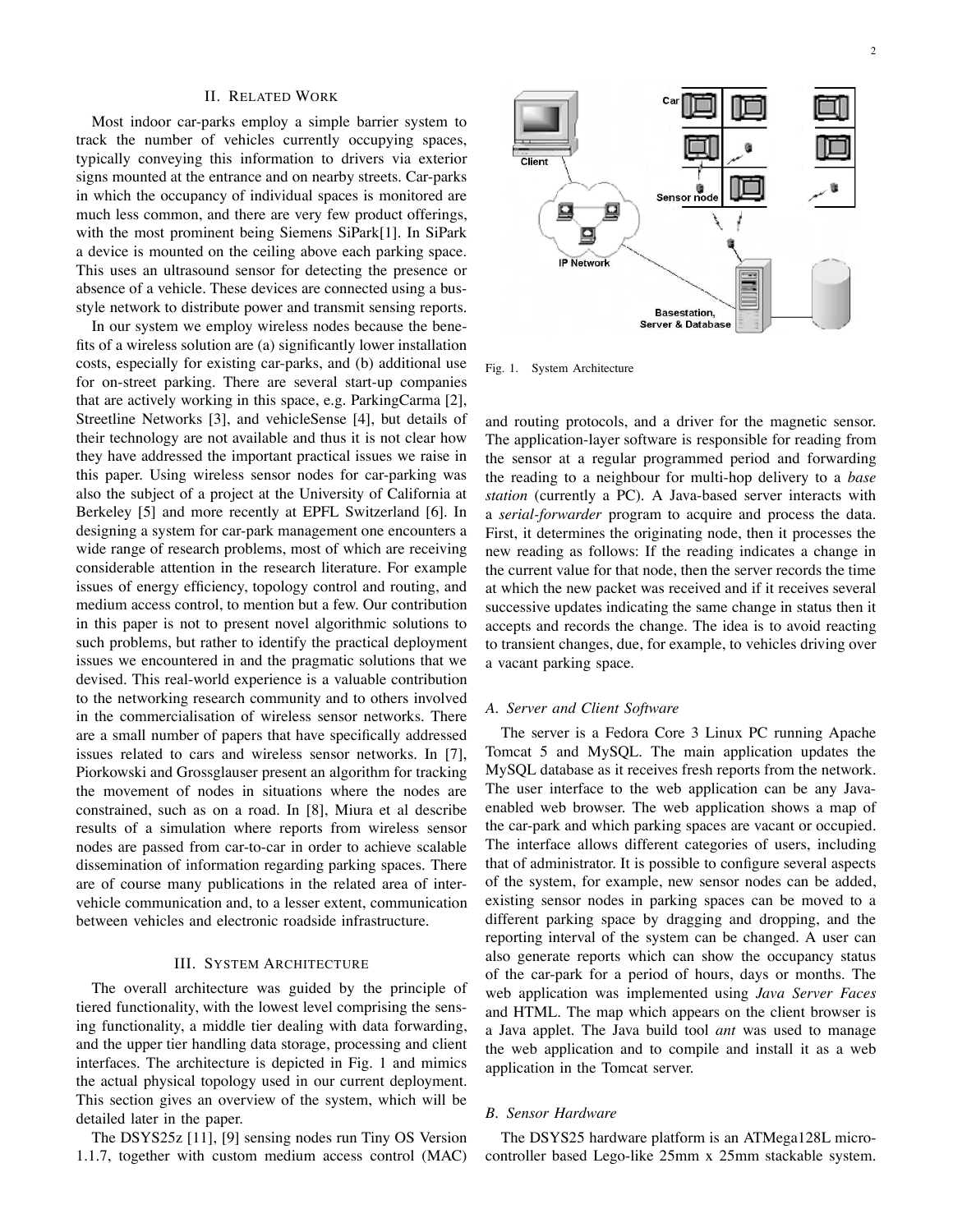

Fig. 2. DSYS25 Sensor Hardware



Fig. 3. Component Graph of the parking Application

Its modular nature lends itself to the development of numerous layers for use in different application scenarios. Layers can be combined in an innovative plug and play fashion and include communication, processing, sensing and power. The communication layer is comprised of an ATMega128L micro-controller, RF transceiver and antenna. An FPGA for high-speed DSP forms the processing layer while various application specific sensors, as well as a generic sensor interface/communications layer, have been developed for the sensing layer. The power layer may include batteries or other energy supply mechanisms such as solar cells. The sensor hardware is depicted in Fig. 2.

For the parking application, the communication layer is equipped with a CC2420 Zigbee compliant transceiver and a simple wire antenna. For the detection of cars, a specific sensing layer including a magnetic field detector was developed. The power layer was replaced by a set of two AA batteries (or alternatively a 9v battery as shown in the picture) as sensor node lifetime is considered more important than node size. The resulting system is encased in a 15cm x 15cm plastic box that can be glued to the ground.

# *C. Sensor Software*

The platform runs a tailored version of TinyOS, an operating system designed at UC Berkeley and engineered to run in hardware platforms with severe resource constraints. The entire system can be described in terms of a graph of components and a scheduler. Components encapsulate functionality and state and provide well defined, bi-directional interfaces that can be "wired" to other components forming complex applications. The scheduler provides deferred execution of non-time critical and computationally intensive sequences of operations.

Fig. 3 shows the component graph of the parking application implemented for the DSYS25 sensor nodes.

The main part of the sensor application logic is implemented within the the *ParkLot* component. The *ParkLot* component itself uses the magnetic sensor component *Magn* and the routing component *DiffMultiHopRouter*. The *ParkLot* component sends and receives messages from the sink via the *DiffMulti-HopRouter* component. The *DiffMultiHopRouter* component and the routing mechanism used is described in detail in Paragraph III-D. The actual forwarding from node to node is handled by the *CC2420\_PEFRG\_Radio* component which handles the Zigbee transceiver specifics and implements the MAC protocol (Represented by the GenericCommPromiscuous component in Fig. 3). The *CC2420\_PEFRG\_Radio* component and the MAC protocol is described in Paragraph III-E. Periodically, the sink broadcasts a message to the network which configures the behaviour of the *ParkLot* component and builds the routing topology. This broadcast message informs the sensor nodes of the sensing frequency  $f$  that has to be used. Thus, the *ParkLot* component is activated periodically as defined by  $f$ . When activated, the magnetic sensor is used via *Magn* to determine the presence of a car. The *Magn* component and the detection mechanism is described in detail in Paragraph III-F. The result of the sensing task is sent via the component *DiffMultiHopRouter* towards the sink. Faulty nodes can be detected by the sink if no sensor information is received from this particular node for a defined time period.

Since the deployed sensor nodes have to last for a significant amount of time, sophisticated power management of the nodes is necessary. The power management is implemented within several components used in the node. The *ParkLot* component is used to duty cycle the magnetic sensor. The *CC2420\_PEFRG\_Radio* component duty cycles the transceiver chip independently. The power management features of the TinyOS operating system are used to duty cycle the CPU. The power management is discussed in Paragraph III-G.

The simple design of the *ParkLot* application and the sensing and routing component chosen ensures that the resulting sensor system is easy to debug. Sensor readings are, for example, always sent to the sink, regardless of an actual status change. In-field processing is omitted to keep the sensors as simple as possible.

# *D. Message Routing*

A simple selective flooding routing scheme is used for the deployment. The protocol consists of two steps: topology discovery and data forwarding. For each step dedicated messages are used (called command and data messages) which are always sent as a broadcast.

*Topology Discovery:* The sink periodically sends a command message. The message contains information needed to setup the data forwarding *and* the sensing behavior of the nodes. The message contains a hop-counter  $mc<sub>h</sub>$ , sensing frequency  $mc_f$  and a sequence number  $mc_s$ . Each node receiving this broadcast checks first if the message was already received. If the message was not yet received or was received with a larger hop-counter, the hop-counter value  $h$  is memorized as the new hop-distance of the node to the sink. Then, the hop-counter is increased and the message is re-broadcast after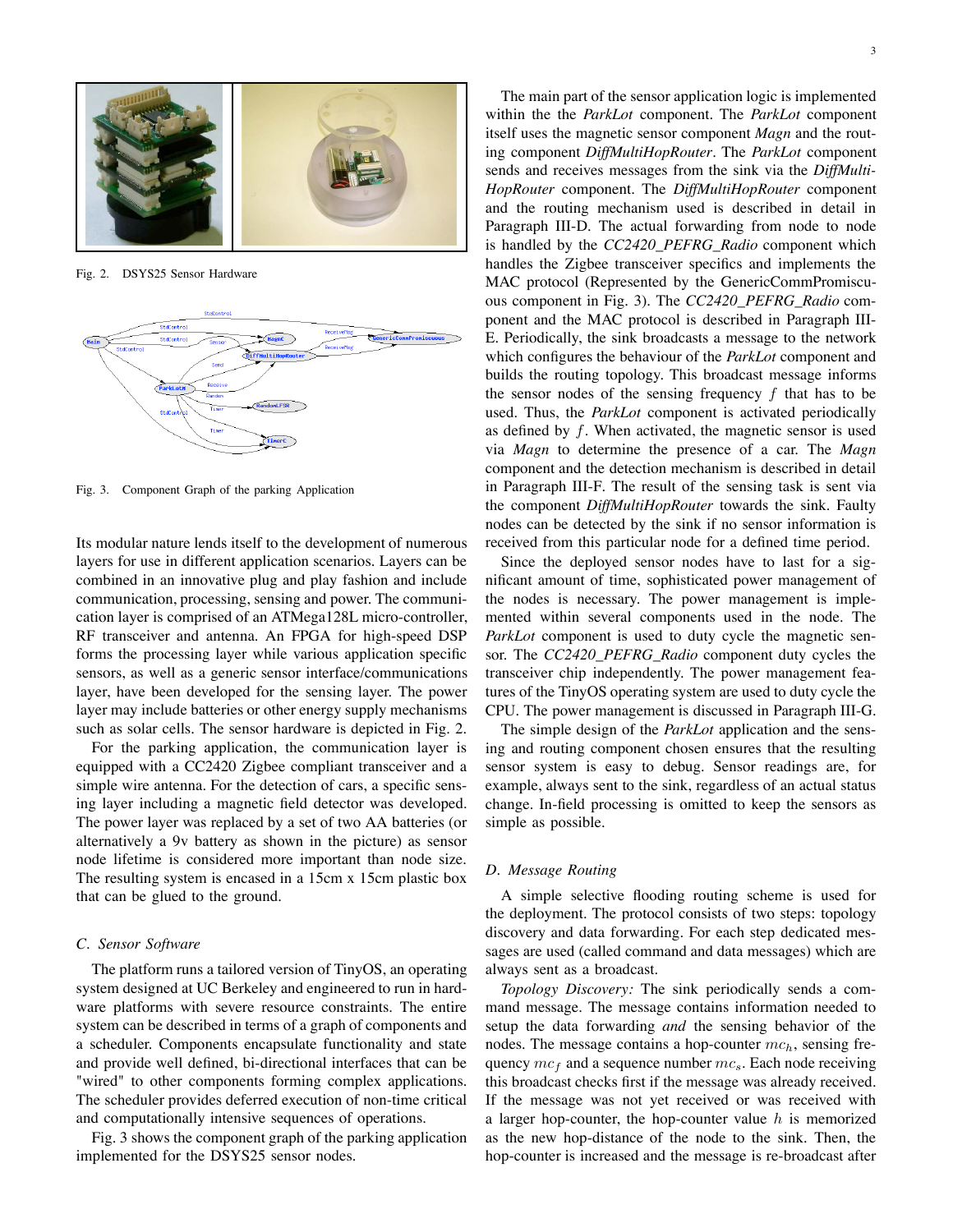waiting a short random time. The random time is introduced to reduce collisions among broadcasting nodes.

*Data Forwarding:* In short, data messages will fan out initially and thereafter they will only be forwarded by nodes that are nearer to the base station. A node reporting a sensor reading to the sink transmits the message as a broadcast. The message contains the sensor sample  $m d_d$ , the node id  $m d_i$ , a vertical movement counter  $md_v$  preset to the (small) value v (which allows messages to be passed to nodes of similar  $m d_h$ thus facilitating fanning out of messages along disjoint routes) , the hop-distance  $m d_h$  of the node and a sequence number  $md_s$ . A node receiving the packet checks that the packet was not already processed using the sequence number  $md_s$  and the node id  $md_i$ . If the packet was already processed, the replica is silently dropped. If the packet was not yet processed, the hop-distance of the sending node  $m d_h$  is compared with the hop-distance h of the receiving node. If  $h > m d_h$ , the message is silently discarded. However, if  $h < m d_h$  the values  $m d_h$  and  $md_v$  in the message are updated ( $md_h = h$  and  $md_v = v$ ) and the message is re-broadcast. In the special case where  $h = m d_h$  and  $m d_v > 0$ , the value  $m d_v$  in the message is updated (and  $md_v = md_v - 1$ ) and the message is re-broadcast thereby allowing the fanning out of messages along multiple routes.

The protocol implements a selective flooding. The hopdistance  $m d_h$  and the vertical movement counter  $m d_v$  ensure that the flooding is selective and that the flooding is directed towards the sink. The protocol was designed in this way for several reasons. First, updates for each car-park space are typically sent with a low frequency (e.g. every minute, although this can be increased during periods of high activity) and thus, bandwidth is not the limiting factor in a car-park of reasonable size. Communication related power consumption of each node is determined by the transceiver duty cycle (described in the next paragraphs) and not by the amount of messages sent. Therefore, a selected flooding approach is feasible. Second, the protocol is very simple and debugging is relatively easy. This is extremely important when dealing with real-world deployment issues. Finally, the protocol deals with the encountered communication channel properties, described in detail in the next Section. The coarse-grained topology built by the protocol is reasonably robust to deal with fluctuating channel quality caused by arriving/departing cars. Further, the protocol distributes message replicas spatially which deals with the problem of temporarily bad link quality.

## *E. Message Forwarding*

The *CC2420\_PEFRG\_Radio* component is responsible for the message forwarding between two neighbouring nodes. This includes the implementation of a MAC protocol and operation patterns that enable transceiver power management.

The CC2420 Zigbee chip used allows only a packet based operation. A complete packet is transferred into a register on the CC2420 chip (e.g. using the SPI of the CPU). Then, a signal is send to the chip to transmit the complete packet. Additional functionality such as CRC checksum calculation and acknowledgments can also be handled by the transceiver chip. If a packet is received, the complete packet is stored in the transceiver and an interrupt is signaled for the CPU. Thereafter, the packet can be transferred to the main memory.

Only operations based on complete packets are possible and therefore the MAC protocol and transceiver power management must be tailored towards these limitations. Each packet is sent several times as a trail of identical packets (so called framelets [5]). The message is transferred successfully if the receiver captures one of these framelets. The packet repetition allows the receiver to periodically switch on and off the transceiver chip. Thus, an energy efficient transceiver operation is possible while ensuring that each node can receive messages. The medium access control protocol (MAC) used is contention-based. Before a node starts transmitting a packet, it listens for the duration of one framelet transmission to the medium. If no transmission is in progress, the node can begin its own transmission. Otherwise, a random delay is imposed before the procedure described initiates again. The transceiver operation and MAC protocol is described in detail in [10].

The MAC protocol does not use message repetition or acknowledgements to improve transmission reliability. As the experiments in the next Section show, packet losses have a high temporal correlation. Therefore, these reliability improvement mechanisms are not useful for the target application scenario. Instead, the routing protocol performs message duplication and achieves the necessary reliability improvements.

## *F. Magnetic Sensor*

The magnetic field detector used for this application is the Speake FGM-3 which uses 12mA of power and is operated at 3.3v. It outputs rectangular pulses with frequency inversely proportional to the magnetic field strength. The presence of metal changes the magnetic flux of the surrounding area and this change is shown by a change in the frequency of a quartz oscillator. Due to the high frequency of pulses generated (range 50-120kHz) it was decided to treat the sensor as an external clock whose frequency could be measured by counting how many pulses arrived during a fixed interval measured by the processors internal clock. The sensor output was connected to a 16-bit counter pin on the processor (TimerCounter3).

The TinyOS *Magn* component is activated periodically as defined by the sensing frequency  $f$ . When activated, the *TimerCounter3* register is set to zero. Then, the pulses received from the magnetic sensor are counted for a predefined time  $t_s$ (usually  $t_s = 200ms$ ). This process is repeated a predefined number  $n_s$  of times (usually  $n_s = 3$ ) and the result is averaged. The result is compared with a calibration value that is determined when the node is first switched on (no car present). If the measured pulse number is significantly higher (determined by a threshold, usually 10% higher than the calibration value), a car is detected. Finally, the *Magn* component returns a binary value indicating if a car is present or not.

Note that while a magnetic sensor was chosen for use in this project due to its wide availability, the possibility of using another sensor type is feasible. Such sensors might include, for example, pressure sensors, break beams or ultrasonic distance detectors such as those employed by Siemens [1].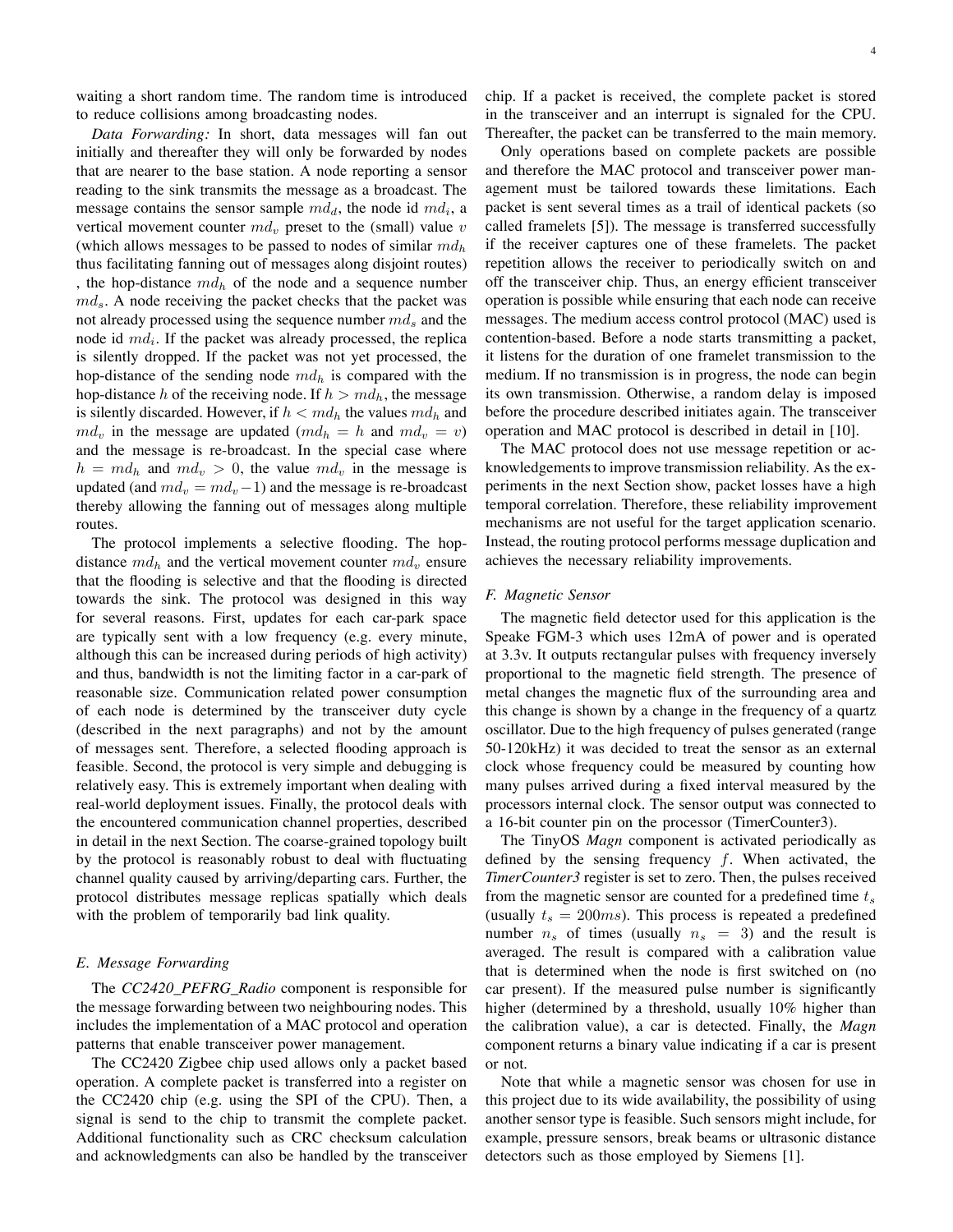| Component   | Current | Current    |
|-------------|---------|------------|
|             | Active  | Sleeping   |
| CPU         | 8mA     | $15 \mu A$ |
| Transceiver | 18mA    | LμA        |
| Sensor      | 12m.A   | мA         |

TABLE I ENERGY PROPERTIES

| Duty Cycle | Sensing frequency $f_s$<br>$(t_s = 0.2s, n_s = 3)$ | Node lifetime |
|------------|----------------------------------------------------|---------------|
| $d=0.1$    | $f_s = 1/1s$                                       | 32 days       |
| $d = 0.01$ | $f_s = 1/1s$                                       | 230 days      |
| $d = 0.1$  | $f_s = 1/5s$                                       | 34 days       |
| $d = 0.01$ | $f_s = 1/5s$                                       | 314 days      |

TABLE II EXPECTED NODE LIFETIME

## *G. Power Management*

The possible sensing resolution - time needed to detect a change in car-park occupancy - of the parking application is constrained by the available energy in the node and the power management used. Tab. I lists the energy properties of the different elements in the sensor node.

The table shows that the all sensor node components have similar energy consumption. The power consumption of the sensor node, with all components in active state is  $P =$  $38mAh$ . A typical AA battery can produce about  $C =$  $1000mAh$  and therefore the sensor could only operate for 52 hours without any power management features (with two AA batteries).

The power management is implemented within several components used in the node. The *ParkLot* component is used to duty cycle the sensor used. The *CC2420\_PEFRG\_Radio* component duty cycles the transceiver chip independently. The power management features of the TinyOS operating system are used to duty cycle the CPU. The *ParkLot* samples the magnetic sensor with a sensing frequency  $f$ . A typical value would be one sample per minute  $(f = 1/60s)$ . The magnetic sensor has only to be active during the sampling phase which is defined by the sampling time  $t_s$  and the number of samples  $n_s$  taken (typical values are  $t_s = 0.2s$ ,  $n_s = 3$ , see Section III-F), thereafter, the sensor is set to sleep. The transceiver is periodically set into active mode to listen for incoming messages. A typical value is a duty cycle of  $d = 0.1$ (10% of the time active, 90% of the time sleeping). The CPU would use a similar duty cycle as is used to alter the state of the transceiver. Thus, the resulting node lifetime can be estimated using:

$$
T = C/((P_{CPU} + P_{TRS}) \cdot d) + P_{SNS} \cdot n \cdot t_s \cdot f)
$$
 (1)

Results for typical operation conditions are shown in Tab. II.

#### IV. EXPERIMENTAL EVALUATION

# *A. Sensor Test*

During tests it was found that the magnetic sensor was extremely sensitive to orientation and could produce vastly different results depending on its orientation. Essentially, the sensor detects the Earth's magnetic field and in some orientations the presence of a car above can produce erratic results. Therefore it was necessary to carefully deploy the nodes and calibrate in-situ. It was found that manual placement of the sensor along an East-West or West-East orientation produced the most stable results. In future deployments a more sophisticated sensor capable of self-calibration and correct operation regardless of orientation would be advantageous.

The determination of the correct threshold difference in the number of pulses detected to indicate the presence of a vehicle was less straightforward than originally envisaged. There are numerous vehicles available of various sizes, compositions and with varying distances between the body of the vehicle  $\&$ the ground. In addition, most vehicles do not have uniform undercarriages in terms of composition and layout. These facts present an impediment to the successful usage of a magnetic sensor.

Exhaustive testing of the sensor with all possible types of vehicle was not the aim of this project and, in addition, it was infeasible in terms of both manpower and budgetary constraints. Therefore testing was carried out using two common but quite different vehicle types. The first vehicle, a VW Polo SDi, was chosen as it represented a standard car type and would therefore be the most common vehicle type sensed. The second vehicle, a Toyota Landcruiser, was chosen as it represented SUVs and commercial vans and was significantly different in composition to the Polo.

The sensor was tested with each vehicle using various thresholds (% difference from calibration value) with a greater threshold indicating a less sensitive sensor configuration. Sensor data was examined at increments along the length of the vehicles and subsequently analysed. The most likely placement of the sensor was noted to be somewhere between the front and rear axles of the vehicles as this would be a central position on the car-park space. Therefore the criteria for successful vehicle detection is the ability to detect the vehicle in question with the sensor at any central point between the two axles. Testing revealed that the Landcruiser could be detected successfully at a threshold of 10% (compared to 15% for the Polo). The question of generating false positives was addressed by placing one of the vehicles within 0.75 metre of the sensor in various positions. At the chosen threshold of 10% this failed to generate a false positive.

## *B. Connectivity Test*

Extensive connectivity testing of the Zigbee radio was conducted in a number of different environments. The first test examined the characteristics of the transceiver in different situations (Test A). Basic communication range and the effect of deployment height above ground level is investigated. Furthermore, the effect of the uneven car-park surface is investigated. The second set of experiments examined the transceiver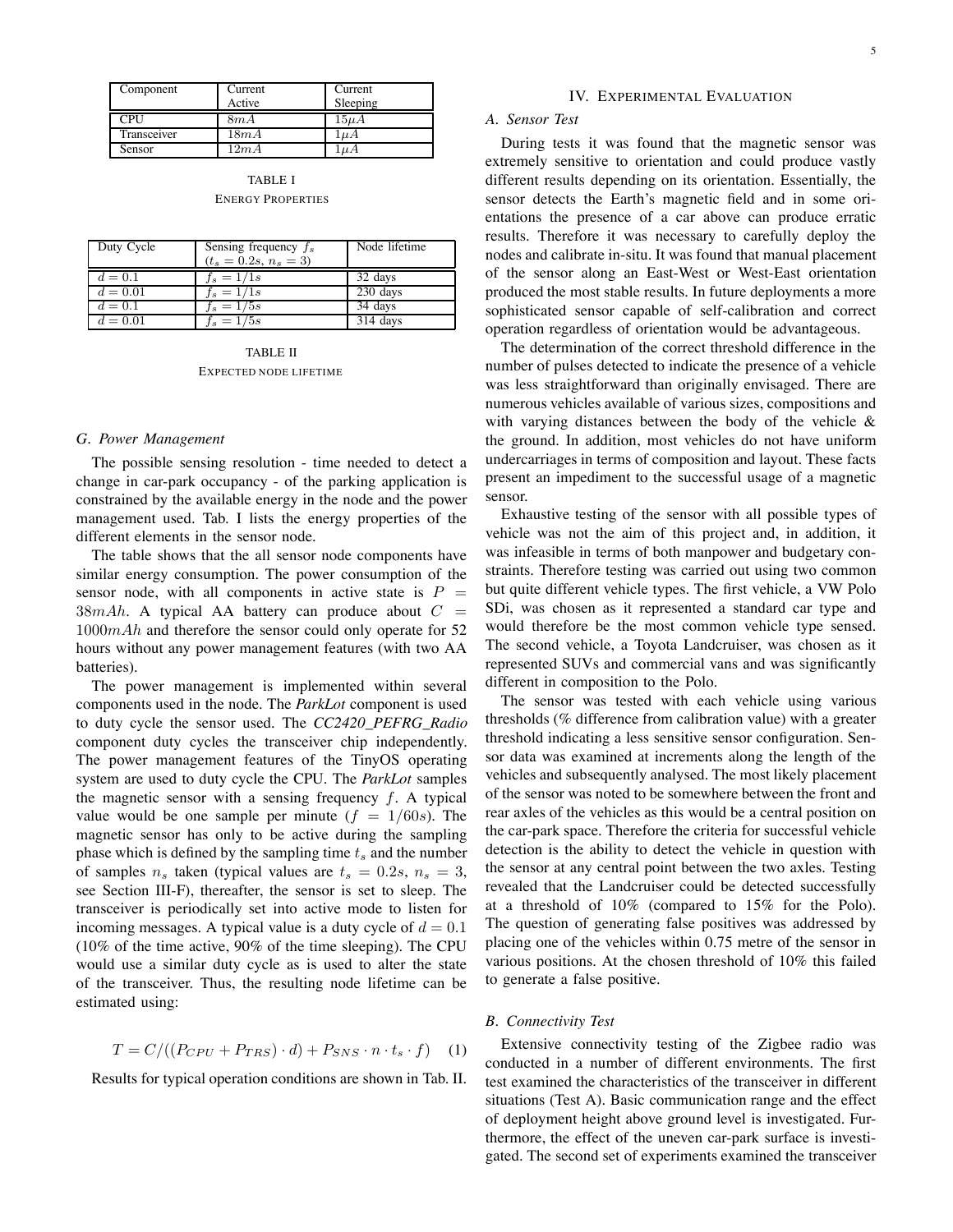

Fig. 4. Basic packet delivery rate at different deployment heights.



Fig. 5. Basic packet delivery rate at different points in an empty car-park.

transmission characteristics in the target setting (Test B). Within the second set of experiments, different sender/receiver constellations in a car-park scenario are analysed. The different constellations are defined by the transmission direction and if sender and/or receiver are covered by parked cars.

*Test A-1: 50cm above ground, 1cm above ground, ground level.* The first experiment was conducted with two sensors placed 50cm above ground and moved apart in increments of 5 metres. At all times there were no obstacles between the two nodes and there was line of sight. It has also to be noted that the ground was a perfectly even surface. At each 5m increment, 500 packets were sent at a rate of 1 packet/sec. In the second experiment, both sensors were placed 1 cm above ground level with the antenna pointing vertically upwards at a height of 28mm from the transceiver. The transceiver was configured to send 2000 packets over a period of two minutes. The third experiment is similar to the second one except that the sensor is placed at ground level. The height of the transceiver above ground can greatly affect the effective range, therefore a comparison was made between transceivers resting at different levels. The results are shown in Fig. 4.

*Test A-2: Surface test.* The effects of the terrain on the connectivity of the nodes was examined in the second test . An uneven car-park was chosen and measurements were taken to compare two different receivers 10cm apart but at the same range with respect to the transmitter. In each case 120 packets were sent over one minute and the results were recorded and the measurements were repeated. The results are shown in Fig. 5 and are discussed later in the paper.

*Test B-1: Connectivity test with vehicles (front).* Several



Fig. 6. Packet delivery rate in different parking constellations (front).



Fig. 7. Packet delivery rate in different parking constellations (front).

tests were carried out involving either the sender or receiver or both under vehicles. In this set of tests the transmission direction was along the long axis of the vehicle. Thus, the sender/receiver placed in the middle of the parking spot had to deal with half the length of the car as an obstacle. The vehicles used were randomly chosen from those currently in the car-park at the time of the test. In all cases 120 packets were sent over a single minute and the procedure was repeated a number of times. The result of the four experiments (Sender and receiver in the open, sender node under car and receiver in the open, sender in the open and receiver under car, sender and receiver under car) is shown in Fig. 6 and are discussed later in the paper.

*Test B-2: Connectivity test with vehicles (side).* In this set of tests, the transmission direction is at a 90 degree angle to the long axis of the vehicle (sideways transmission). The sender/receiver placed in the middle of the parking spot has to deal with half the cars width and the wheels as an obstacle. In one particular experiment (labeled "Car-Car sideways" in Fig. 7) a row of parked cars was used to test the transmission range under successive cars. The remaining experiment setup is similar to the experiment B-1. The result of the four experiments are shown in Fig. 7 and are discussed later in the paper..

*Evaluation:* Test A highlights how seemingly small differences in placement can have a significant effect on the errors experienced. In particular it must be noted that the errors experienced are highly localised with two identical receivers experiencing totally different error rates and patterns despite close physical proximity to each other. Two reasonable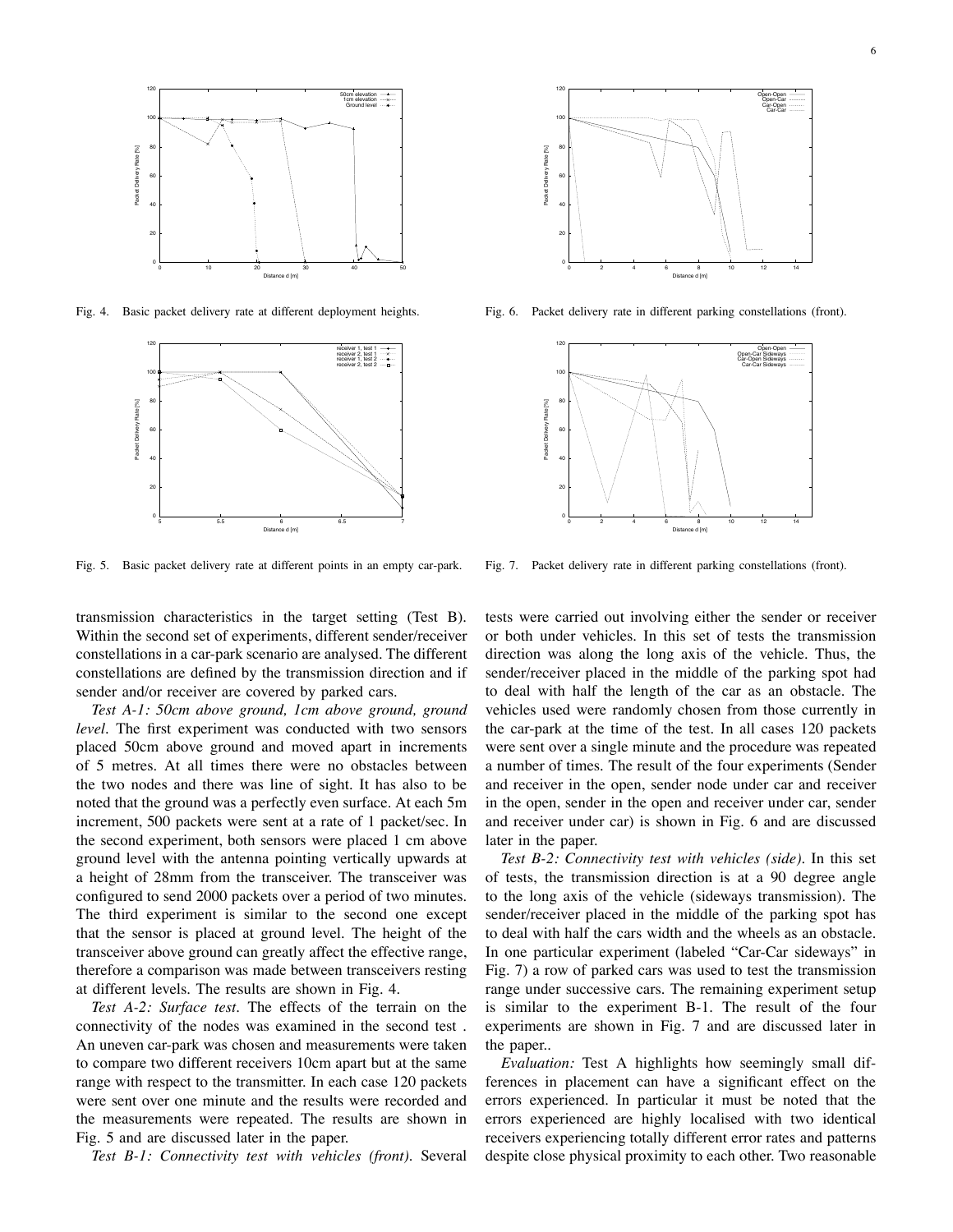

Fig. 8. Packet delivery rate in different parking constellations (front).

observations can be concluded from this experiment. First, small spatial movements can have a great effect on the communication properties. Although considered unsuitable for this particular application, the use of mobile sensors, even with very little mobility may be very useful in challenging radio environments. Second, since errors appear highly localised, reliability can be easily enhanced by bypassing these zones using adjacent nodes. Limited flooding or diffusion approaches are ideal for this task.

Test B shows that the sideways communication paths (with respect to the long axis of the vehicles) in the car-park have worse reliability compared to frontal communication paths. Test B also shows that very good reliability can be achieved up to a distance of approximately 5 meters (except the case where both sensor nodes are placed under cars). Thereafter, at a range of approximately 5 to 10 meters, high losses and unstable delivery probability are observed. After 10 meters, no communication is possible. Thus, half of the useful communication range is in the unstable area between 5 and 10 meters. Given the distances among sensors in a car-park scenario, this unstable region has to be utilised in a realistic deployment scenario. The question is how to best use this particular area for communication. As previously pointed out, the unstable area is considered for use and a precise definition of "unstable" is required. Unstable is defined by a spatial and a temporal component. First, if a sensor in the region between 5 and 10 meters is moved only a few centimeters, the delivery probability can change dramatically. Second, if the packet delivery rate in this region is analysed in more detail, it is revealed that packet losses have a high temporal correlation. Fig 8 shows a histogram of the packet losses for Test B-1 with sender and receiver in the open and a distance of 8 meters. Here, one packet in a row is lost only 17 times; 2 successive packets were lost on 5 occasions and finally 17 consecutive packets were lost once. Thus, in this particular point, more packets were lost in patches than in single events. As messages were sent every half a second, considerably long periods of connection loss exist. Similar observations can be made for the other measurement points. It can be concluded that:

- Communication reliability in the range of 0 to 5 meters is good.
- Communication reliability in the range of 5 to 10 meters



Fig. 9. Data transport reliability achieved by each node.

is spatially and temporally unstable.

- Communication beyond 10 meters is nearly impossible.
- If sender and receiver are covered by a parked car, no communication is possible.

# *C. Routing Test*

A small working application was deployed in a car-park. Five nodes and a base station were deployed in a 3x2 grid of car-parking spaces with the base station (node 0) and node 1 and 2 on the right and nodes 3, 4 and 5 on the left. Nodes 3, 4, and 5 were covered by vehicles at all times. During the tests the nodes and the vehicles were not moved or otherwise interfered with. Of the five nodes deployed one suffered a hardware failure (node 4) and did not operate during the test. Thus data was gathered from four nodes and delivered to the application database for further analysis. Routing was a partial flooding protocol as previously described in Section III-D. When a command message was received each node generated a packet every 4 seconds until 100 packets were generated and then awaited the next command message.

*Analysis:* The reliability attained by each node is visible from the data received and is shown in Fig. 9. The high reliability attained is further proof that our flooded approach is effective in this application scenario. Note that node 5, which was two hops away, had a lesser reliability than other nodes that were one hop away. This is due to the fact that any message traveling two hops is more likely to experience an error. Note also that the absence of node 4 removed a potential route for node 5's messages therefore reducing the possible reliability obtained from the use of redundant paths.

It can be seen from the data that the topology formation is flawed (Fig. 10). In a great number of cases the perceived hop-count generated at each node using the broadcast message was not the same as the number of hops taken to reach the base station. This indicates that despite using static conditions it is extremely difficult to correctly build a routing topology.

Analysis of the data received reveals that the path taken by each message from a given node was not always constant. It can be seen that the routes taken by packets from the node 5 often varies (Fig. 10). This fact confirms that the network itself is unstable and therefore a flooded approach is the correct choice of routing protocol.